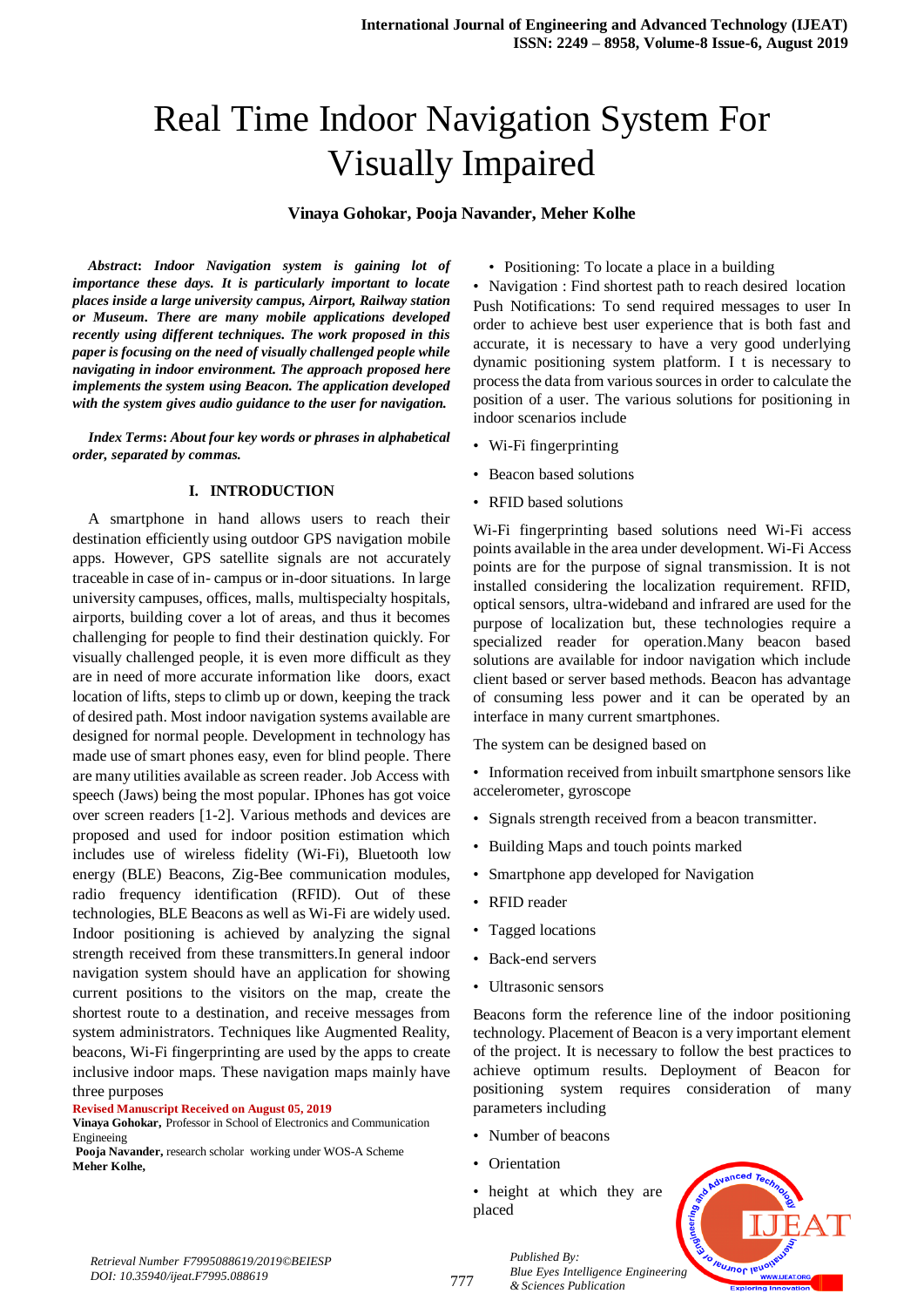- Transmitter power
- Update rate
- Algorithm used for fingerprint creation
- beacon mobility

These parameters are inter-dependent e.g. reducing the power transmitted may need a change in the no of beacon required to maintain coverage. In addition the results are highly dependent on the environmental parameters, other transmitters like Wi-Fi Access points.Orientation of Beacon has a huge impact over the received signal strength. Orienting them correctly is important for best results. The Tx power decides the beacon range and the update rate impacts the stability of the signal. Having a high transmitter power can reduce battery life, increase interference with other beacons and hence reduce location stability. It is recommended to use -77dBm transmitter power and 300ms for repetition frequency, 3 meters height to get a clear line of sight. Obstacles and interference The signal transmitted by Beacons can easily be detected by smartphones and hence can act as tool for positioning in indoor environment, based on the Received signal strength. Compared with Wi-Fi, Beacon devices have the following advantages

- Easy deployment,
- Battery base operation,
- Low energy consumption
- Ease of integrating in an application
- Less power required for scanning

For a system designed with BLE beacon, it is important to optimize use of battery life to make it easily manageable and cost effective.

## **II SYSTEM IMPLEMENTATION**

Figure 1 explains the overall schematic of the proposed system which mainly consist of

1. A smart phone with the app installed for indoor navigation and having sensors e.g mike ,speaker, Accelerometer, compass as well as it must be blue tooth low energy enabled .

2. BLE Beacons installed on the walls at proper locations so as to get effective coverage and avoid overlaps.

3. Server to process the query coming from the user to find the shortest path for navigation and communicate the same effectively.



**Figure 1 System Block Schematic**



### **Figure 2 Indoor map showing Beacon Placement and Touch Points**

Figure 2 shows the map of area under experimentation .The placement of Beacons and the touch points representing doors of every Lab and other key locations are shown on the graph.Figure3 shows the Beacon used and the coverage of every Beacon. Overlapping of coverage area is minimized by proper placement of the Beacons.



**Figure 3 Beacon Coverage**



*Published By:*

*& Sciences Publication*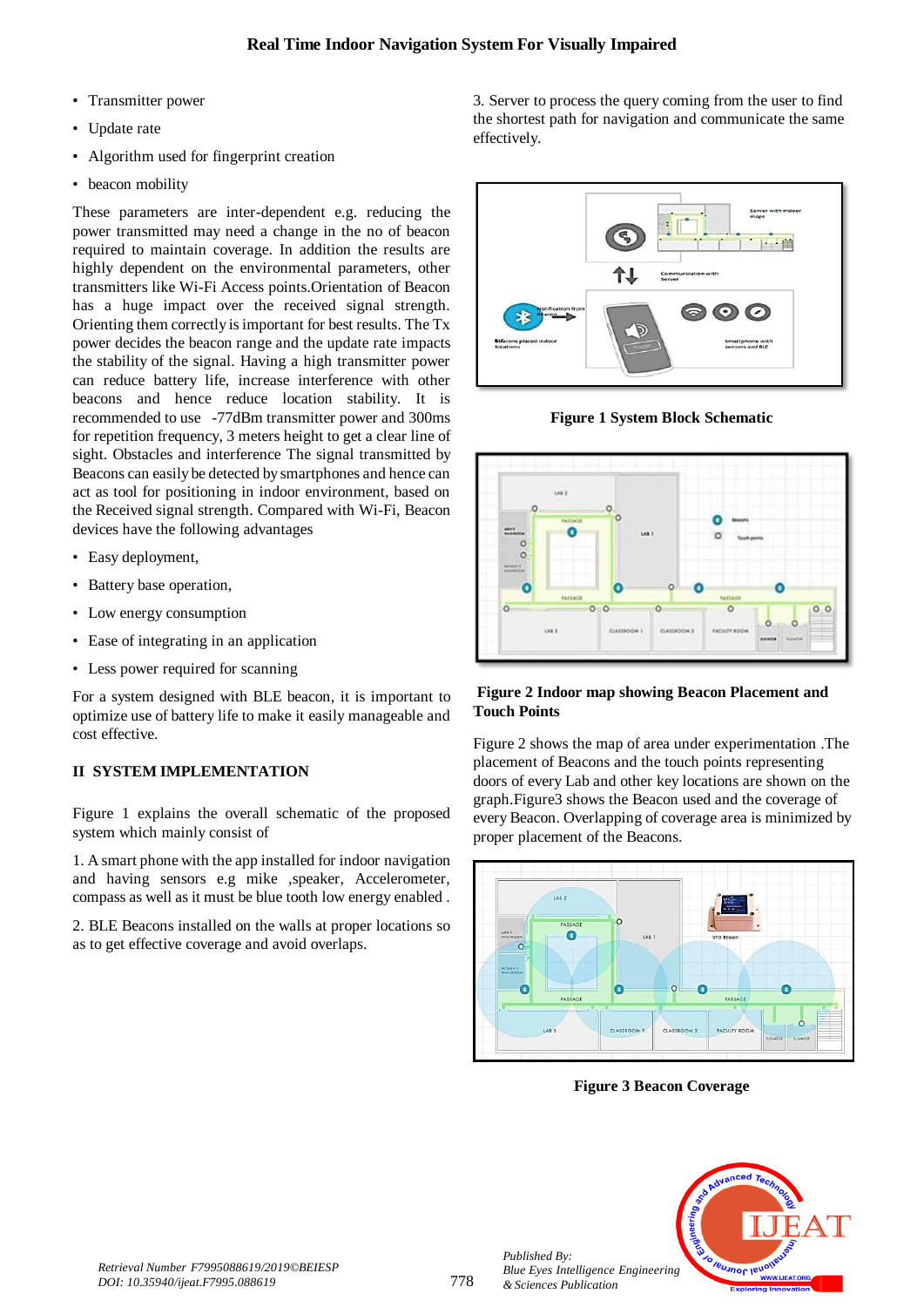#### **III. RESULTS**

Using UFO Beacon app, the details of the beacons are found. The important parameters are shown in figure 4.The performance of beacons is tested by checking RSSI variation with distance in various indoor locations. The beacons are registered under project and the required information to be notified to the user is added as attachment. Figure 5 shows the details of Registered Bacons found in the range of smart phone and Parameters obtained which are major and minor value as well as received power.

| 1:58 PM                                                                                                                                 |                                          |                                | $$ \$ U $-$ 30 $-$ H $-$ 10:01 PM |  |                                        |                 |            | <b>■ +HIm. 36 hm</b> © 28 \$   |  |
|-----------------------------------------------------------------------------------------------------------------------------------------|------------------------------------------|--------------------------------|-----------------------------------|--|----------------------------------------|-----------------|------------|--------------------------------|--|
| <b>UFO Beacon</b>                                                                                                                       |                                          |                                | Stop Scan                         |  | ←                                      | Beacon 1        |            |                                |  |
| <b>UFO</b>                                                                                                                              |                                          |                                | iBeacon                           |  |                                        |                 |            | iBeacon                        |  |
| Mac ID:                                                                                                                                 | 55:46:4F:06:9A:D5                        |                                |                                   |  |                                        |                 |            |                                |  |
| Major:                                                                                                                                  | 3139 Minor: 7939                         |                                |                                   |  | Mac ID                                 |                 |            | 55:46:4F:D2:72:CD              |  |
| LILID-                                                                                                                                  | 000001                                   | 4B54504C-5546-4F00-0000-000000 |                                   |  | <b>UUID</b>                            |                 |            | 4B54504C-5546-4F00-0000-000000 |  |
|                                                                                                                                         | Tx Power: - 92 dBM                       |                                | RSSI: -89 dBm                     |  |                                        |                 | 000001     |                                |  |
| Distance: Immediate                                                                                                                     |                                          |                                |                                   |  | Major                                  |                 |            | Minor                          |  |
| Lost Updated: 2019-03-23 13:58:41                                                                                                       |                                          |                                |                                   |  | 3137<br><b>Battery Voltage</b><br>2.9V |                 |            | 7937                           |  |
| 0201061AFF4C0002154B54504C55464F000000<br>0000000000010C431F03A4040955464F020AA4<br>0C16544B55464F069AD50B901F000000000000<br>000000000 |                                          |                                |                                   |  |                                        |                 |            | Temperature<br>$28^\circ C$    |  |
| UFO                                                                                                                                     |                                          |                                | iBeacon                           |  |                                        | <b>Tx Power</b> |            | <b>RSSI</b>                    |  |
|                                                                                                                                         | Mac ID: 55:46:4F:06:62:D3                |                                |                                   |  |                                        |                 | $-101$ dBm |                                |  |
|                                                                                                                                         | Major: 3138 Minor: 7938                  |                                |                                   |  | $-92$ dBm                              |                 |            |                                |  |
| UUID :                                                                                                                                  | 4B54504C-5546-4F00-0000-000000<br>000001 |                                |                                   |  |                                        |                 |            |                                |  |
|                                                                                                                                         | Tx Power: - 92 dBM                       |                                | RSSI: - 98 dBm                    |  |                                        |                 |            |                                |  |
|                                                                                                                                         | Distance: Immediate                      |                                |                                   |  |                                        |                 |            | $1.08$ mtr                     |  |
|                                                                                                                                         | Last Updated : 2019-03-23 13:58:41       |                                |                                   |  |                                        |                 |            |                                |  |
|                                                                                                                                         | 0201061AFF4C0002154B54504C55464F000000   |                                |                                   |  |                                        |                 |            |                                |  |

 $(A)$   $(B)$ Figure 4 (A)Becons found in the range of smart phone with their details (B).Parameters obtained for Beacon1



#### **Fig 5 A Registered Bacons found in the range of smart phone with their details B. Parameters obtained**

This location is also transmitted to the server to ease the navigation. Depending upon the destination touch point provided by the user the shortest path is found using Dijkstra's algorithm and communicated to the user.



**Figure 6 (A)screenshot of APP showing message found (B). Message received as notification**

#### **II. CONCLUSION:**

The system developed gives accurate positioning and navigation guidence to the user.Beacon has advantage of long battery life.The android application developed will be helpful to the users to navigate in unknown indoor environment.

#### **ACKNOWLEDGMENT**

Authors are thankful for Department of Science and Technology , Government of India for the funding and support.

#### **REFERENCES**

- 1. S. Traini, L. Sciullo, A. Trotta and M. Di Felice, "Practical Indoor Localization via Smartphone Sensor Data Fusion Techniques: A Performance Study," 2019 16th IEEE CCNC, Las Vegas, USA, 2019, pp. 1-7.
- 2. D. Liu and C. Hsieh, "Study of Indoor exhibitions using BEACON's Mobile Navigation," 2018 IEEE International Conference on Advanced Manufacturing (ICAM), Yunlin, 2018, pp. 335-337.
- 3. Z. Yang and A. Ganz, "A Sensing Framework for Indoor Spatial Awareness for Blind and Visually Impaired Users," in IEEE Access, vol. 7, pp. 10343-10352, 2019.
- 4. H. Xia et.al "Indoor Localization on Smartphones Using Built-In Sensors and Map Constraints," in IEEE Transactions on Instrumentation and Measurement, vol. 68, no. 4, pp. 1189- 1198, April 2019.
- 5. W. Liu et al., "Indoor Navigation With Virtual Graph Representation: Exploiting Peak Intensities of Unmodulated Luminaries," in IEEE/ACM Transactions on Networking, vol. 27, no. 1, pp. 187-200, Feb. 2019.



*Published By:*

*& Sciences Publication*